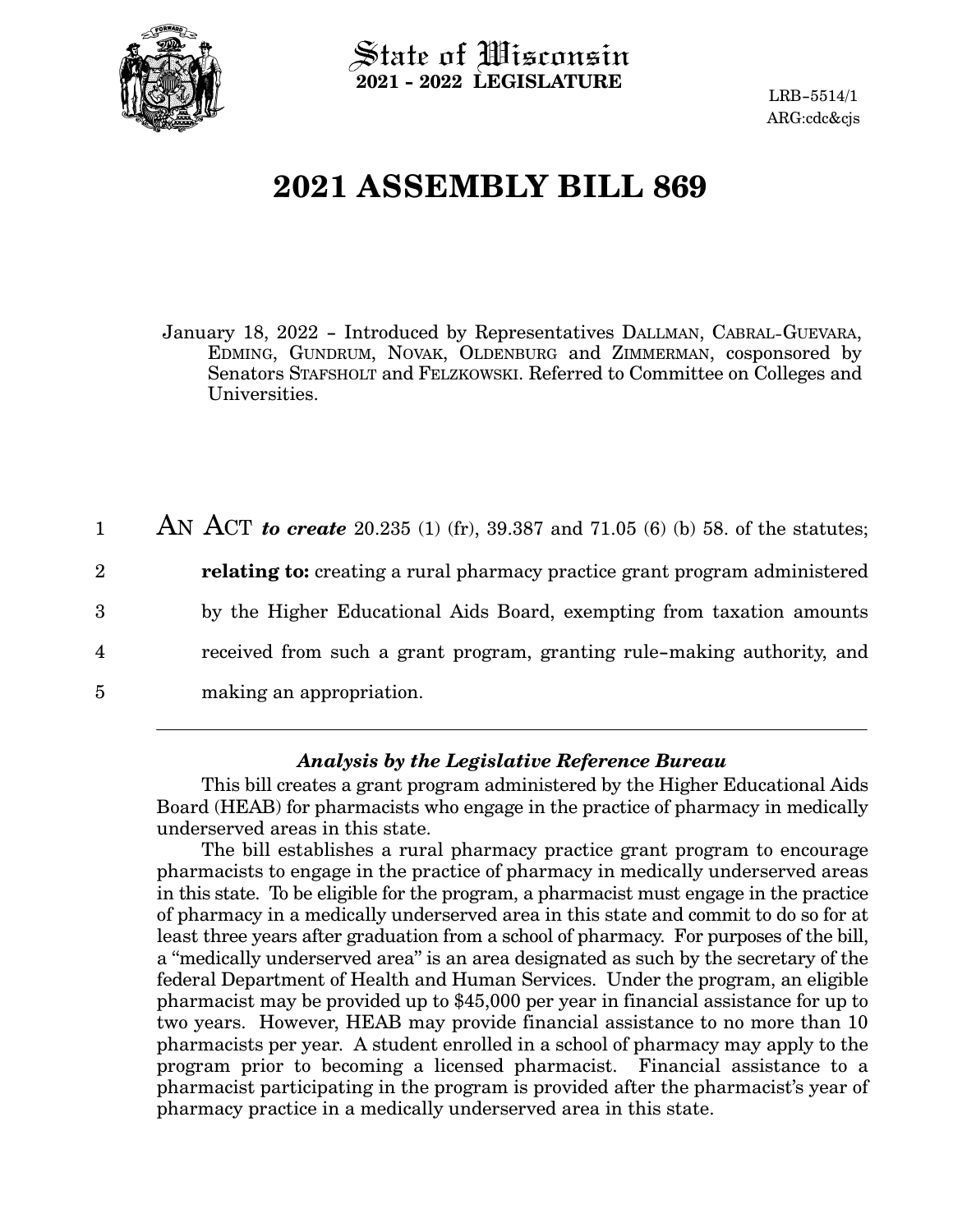### **ASSEMBLY BILL 869**

Under the bill, any amount of financial assistance that a pharmacist receives under the program is exempt from taxation.

Because this bill relates to an exemption from state or local taxes, it may be referred to the Joint Survey Committee on Tax Exemptions for a report to be printed as an appendix to the bill.

For further information see the state fiscal estimate, which will be printed as an appendix to this bill.

# *The people of the state of Wisconsin, represented in senate and assembly, do enact as follows:*

**SECTION 1.** 20.005 (3) (schedule) of the statutes: at the appropriate place, insert 1

the following amounts for the purposes indicated: 2

**2021-22 2022-23**

#### **20.235 Higher educational aids board** 3

- (1) STUDENT SUPPORT ACTIVITIES 4
- (fr) Rural pharmacy practice grant 5
- program GPR C -0- 450,000 6
- **SECTION 2.** 20.235 (1) (fr) of the statutes is created to read: 7

20.235 **(1)** (fr) *Rural pharmacy practice grant program.* As a continuing appropriation, the amounts in the schedule for the rural pharmacy practice grant program under s. 39.387. 8 9 10

**SECTION 3.** 39.387 of the statutes is created to read: 11

**39.387 Rural pharmacy practice grant program. (1)** DEFINITIONS. In this section: 12 13

(a) "Grant program" means the rural pharmacy practice grant program under this section. 14 15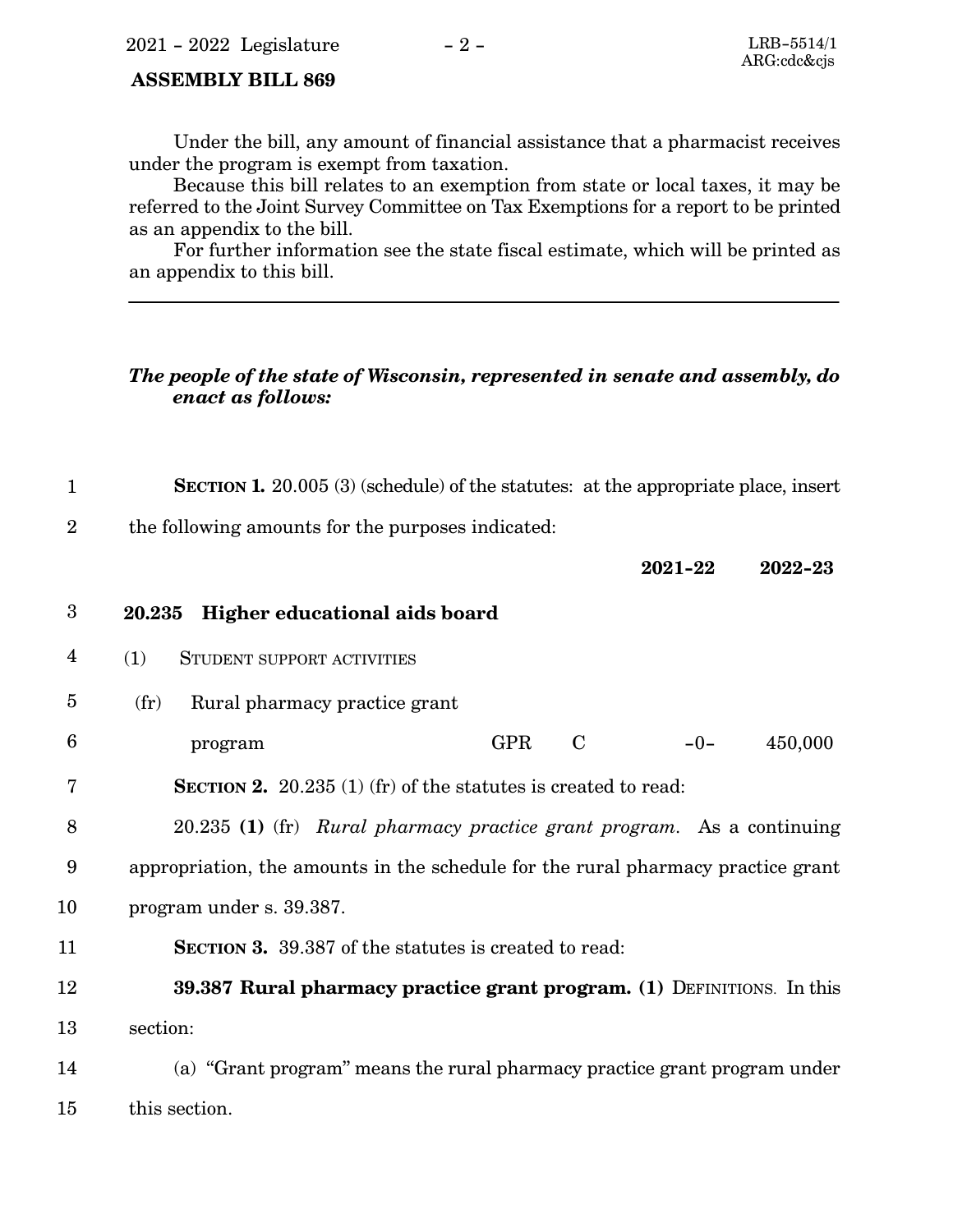2021 - 2022 Legislature - 3 -

# **ASSEMBLY BILL 869**

| $\mathbf{1}$            | "Medically underserved area" means a medically underserved area<br>(b)                 |
|-------------------------|----------------------------------------------------------------------------------------|
| $\overline{2}$          | designated by the federal secretary of health and human services as provided in 42     |
| $\boldsymbol{3}$        | CFR 51c.102 (e).                                                                       |
| $\overline{\mathbf{4}}$ | (c) "Pharmacist" means a person licensed by the pharmacy examining board               |
| $\overline{5}$          | under s. 450.03 or 450.05.                                                             |
| $6\phantom{1}6$         | (d) "Practice of pharmacy" has the meaning given in s. $450.01$ (16).                  |
| 7                       | (e) "School of pharmacy" has the meaning given in s. $255.35$ (1m) (g).                |
| 8                       | (2) ESTABLISHMENT OF PROGRAM. There is established, to be administered by the          |
| $9\,$                   | board, a rural pharmacy practice grant program to encourage pharmacists to engage      |
| 10                      | in the practice of pharmacy in medically underserved areas in this state by providing  |
| 11                      | grants of financial assistance to those pharmacists as provided in sub. (4).           |
| 12                      | (3) ELIGIBILITY. A pharmacist is eligible for financial assistance as provided         |
| 13                      | under sub. (4) if the pharmacist meets all of the following requirements:              |
| 14                      | (a) He or she engages in the practice of pharmacy in a medically underserved           |
| 15                      | area in this state.                                                                    |
| 16                      | (b) He or she commits to engage in the practice of pharmacy in a medically             |
| 17                      | underserved area in this state for at least 3 years after graduation from a school of  |
| 18                      | pharmacy.                                                                              |
| 19                      | (c) He or she does not appear on the statewide support lien docket under s.            |
| 20                      | $49.854$ (2) (b), unless the pharmacist provides to the board a payment agreement that |
| 21                      | has been approved by the county child support agency under s. 59.53 (5) and that is    |
| $\bf{22}$               | consistent with rules promulgated under s. $49.858(2)(a)$ .                            |
| 23                      | (4) FINANCIAL ASSISTANCE. (a) 1. From the appropriation account under s.               |
| 24                      | 20.235 (1) (fr), the board shall grant financial assistance to pharmacists who meet    |
| 25                      | the eligibility requirements specified in sub. (3), who apply for participation in the |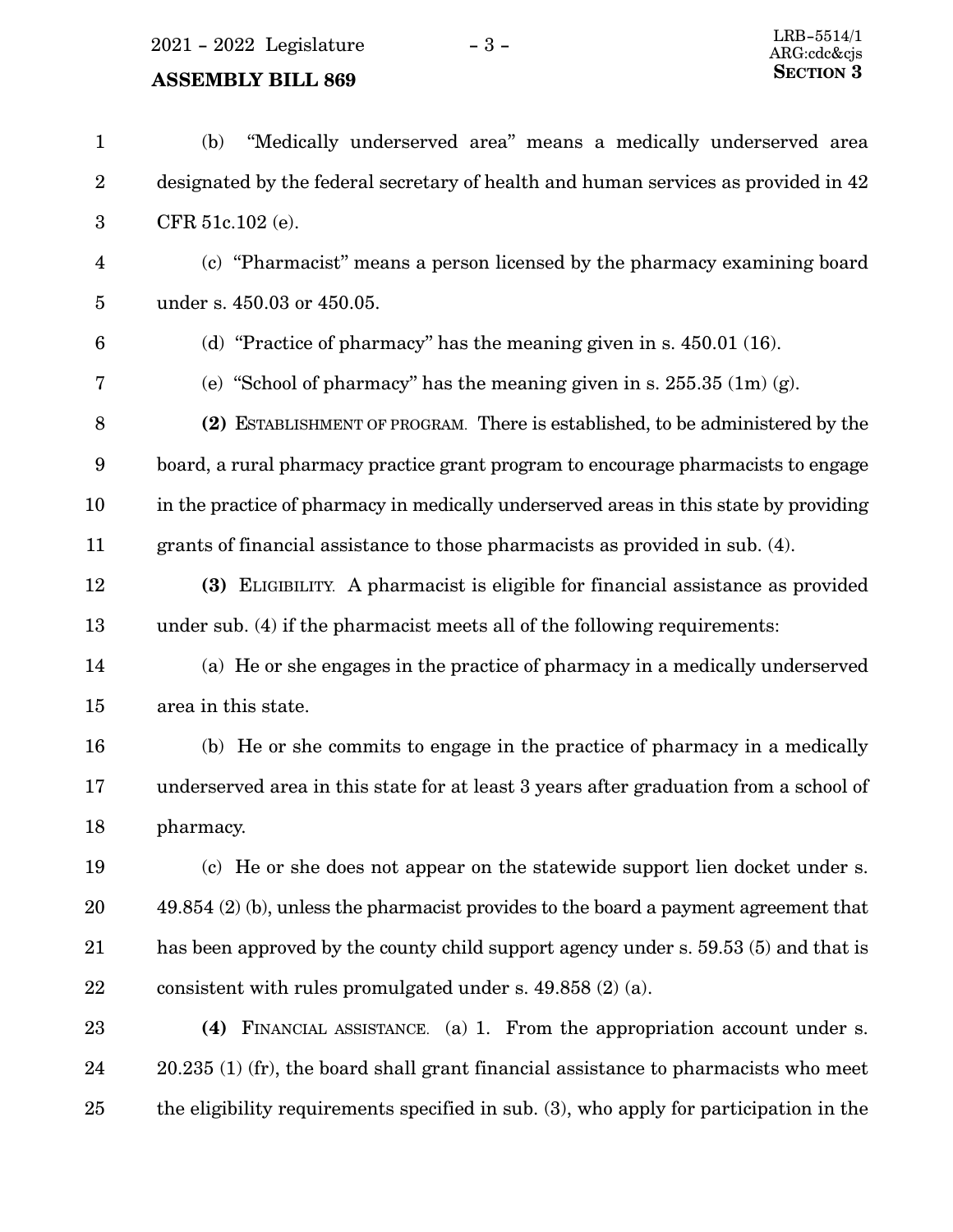2021 - 2022 Legislature - 4 - LRB-5514/1

### **ASSEMBLY BILL 869 SECTION** 3

1 2 grant program as provided in par. (b), and who submit claims for that financial assistance as provided in par. (c).

2. The board may grant financial assistance under the grant program to no more than 10 pharmacists in a fiscal year. If more than 10 pharmacists apply for participation in the grant program in a fiscal year, the board shall consider the order in which those applications are received and the need for pharmacists in the medically underserved area for which the application is made in selecting participants in the grant program. 3 4 5 6 7 8

3. A pharmacist may not receive financial assistance under the grant program in more than 2 fiscal years and may not receive more than \$45,000 in any fiscal year. 9 10

(b) A pharmacist or student enrolled in a school of pharmacy may apply for participation in the grant program by submitting an application to the board in a form prescribed by the board. The application shall include such information as the board may require to establish that the pharmacist or student meets or will meet the eligibility requirements specified in sub. (3) for participation in the grant program and any other information the board may require by rule promulgated under sub. (5). 11 12 13 14 15 16

(c) After each year in which a pharmacist participating in the grant program engages in the practice of pharmacy in a medically underserved area in this state, the pharmacist may submit to the board a claim for financial assistance. The claim shall include the signature of the pharmacist and of a representative of the pharmacy in which the pharmacist is employed or otherwise affiliated certifying that during the period for which financial assistance is claimed the pharmacist engaged in the practice of pharmacy in a medically underserved area in this state and such other information as the board may require by rule promulgated under sub. (5) to verify the pharmacist's eligibility for financial assistance. 17 18 19 20 21 22 23 24 25